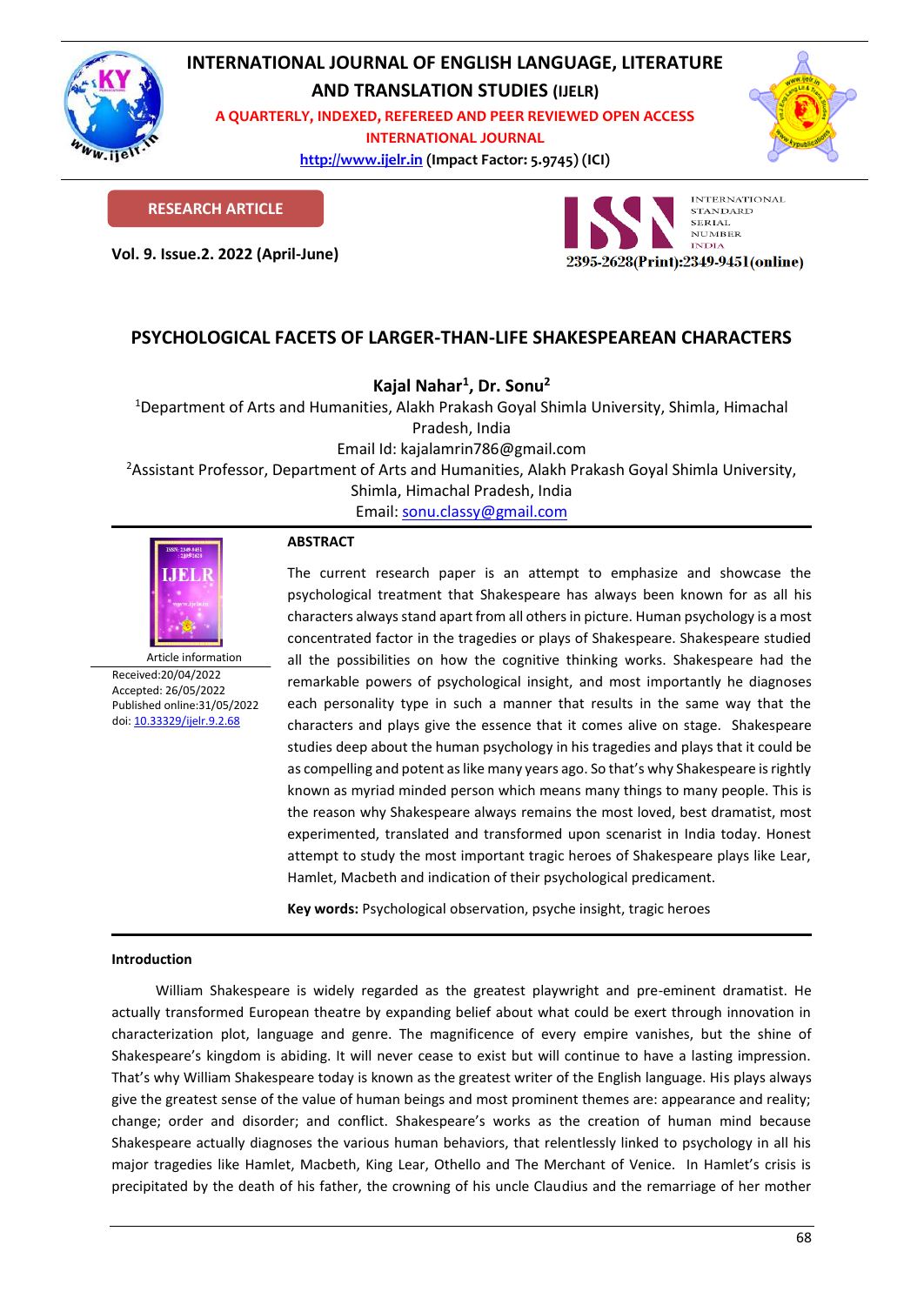(Gertrude). Hamlet is so profoundly affected by these things that he eagerly wants to know the reason of his father's death. Hamlet uses a guise of insanity to aid in his plot to take the revenge. Hamlet and his father are of similar psychological types because they both endeavor to be noble, good and loving. They both have same qualities that should be rewarded. In his first soliloquy, Hamlet was in grief because he experiences his father's luck as though it were its own. His father was a very kind man that Hamlet also aspired to be. That's why it is unbearable to Hamlet that the Claudius has gained the love, power and recognition which should be the retributive justice. His encounter with ghost intensifies Hamlet's inner conflicts. The wrong which is done to his father are greater than that Hamlet can ever imagine, and the ghost wrath feeds his already seething outrage. In such a manner Hamlet cannot help feeling indecisive, however, about being an avenger. It is matter of love and loyalty as a person and prominently manliness for him to carry out the ghost's commission and he swears to do so. But there is both in Christianity and in Hamlet's self-effacing defense system and a strong taboo against rancorous behavior. After his encounter with the ghost, Hamlet got stuck in the cross-fire of conflicts; he hates himself because of his unaggressive nature. He would like to escape the inner conflicts by dying, but suicide is a sin and the mousetrap scene releases his anger, and he becomes capable of violence.

#### **Literature Review**

As Johnson argues his characters do not belong to a particular frame of people or time but are universal. As Johnson says that," Shakespeare above all writers, at least above all modern writers, and the poet of nature, the poet that holds up his readers a faithful mirror of manner and life"(Johnson, 1765)

Similarly, Plato in his book, Phaedo argues that every human being two basic points i.e. the physical body and the other one is the mind; the notion for the nature and personality for human beings(Plato,380)

According to Montaigne perception is the guiding force for action and fruit for the mind, as he argue." If that which we call evil torment, nor evil but the quality which is to change it and having any choice for it.(Montaigne,1811).

#### **Objectives:**

- Firstly, it deals with the psychological aspect of Shakespearean characters and how they embody human nature and possess human flaws.
- Secondly, this research deals with the question that how the tragedies of Shakespeare deals with the human mind and soul: presenting the inner qualities flaws, and conflict of human nature.

#### **Results**

# The psychology of King Lear

The proud King demands his daughters to show off their undying love for him in order to gain their share. However, King Lear's notion of love is shallow, pompous and showy, which results in a great disadvantage to Cordelia's natural way of being. He has been made to feel that he is 'everything' and he needs his sense of importance and pride to be constantly nurtured by everyone. And prominently the role of characters is just to satisfy the needs of the king. King Lear also tells Cordelia that it would have been better if she was not even born because she cannot please her father like his other daughters have done which shows that King Lear suffers from the psychological problem that is called " Narcissus Complex" i.e. self-love. The behavior and response of Cordelia is terribly disappointing to her father because she says precisely what Lear does not want to hear. He wants to be assured that he alone counts and nothing else matters.

A psychological observation presents a contrast between the character of Cordelia and her sisters. Cordelia is portrayed as a character that is beautiful, kind, devoted as well as reasonable to her father whereas Goneril and Regan are very selfish, liars and manipulators. Lear wants his daughters to tell him who loves him the most and then he relinquishes his power and land to two of his daughters. In the Introduction of the Tragedies of King Lear. Jay Halio states: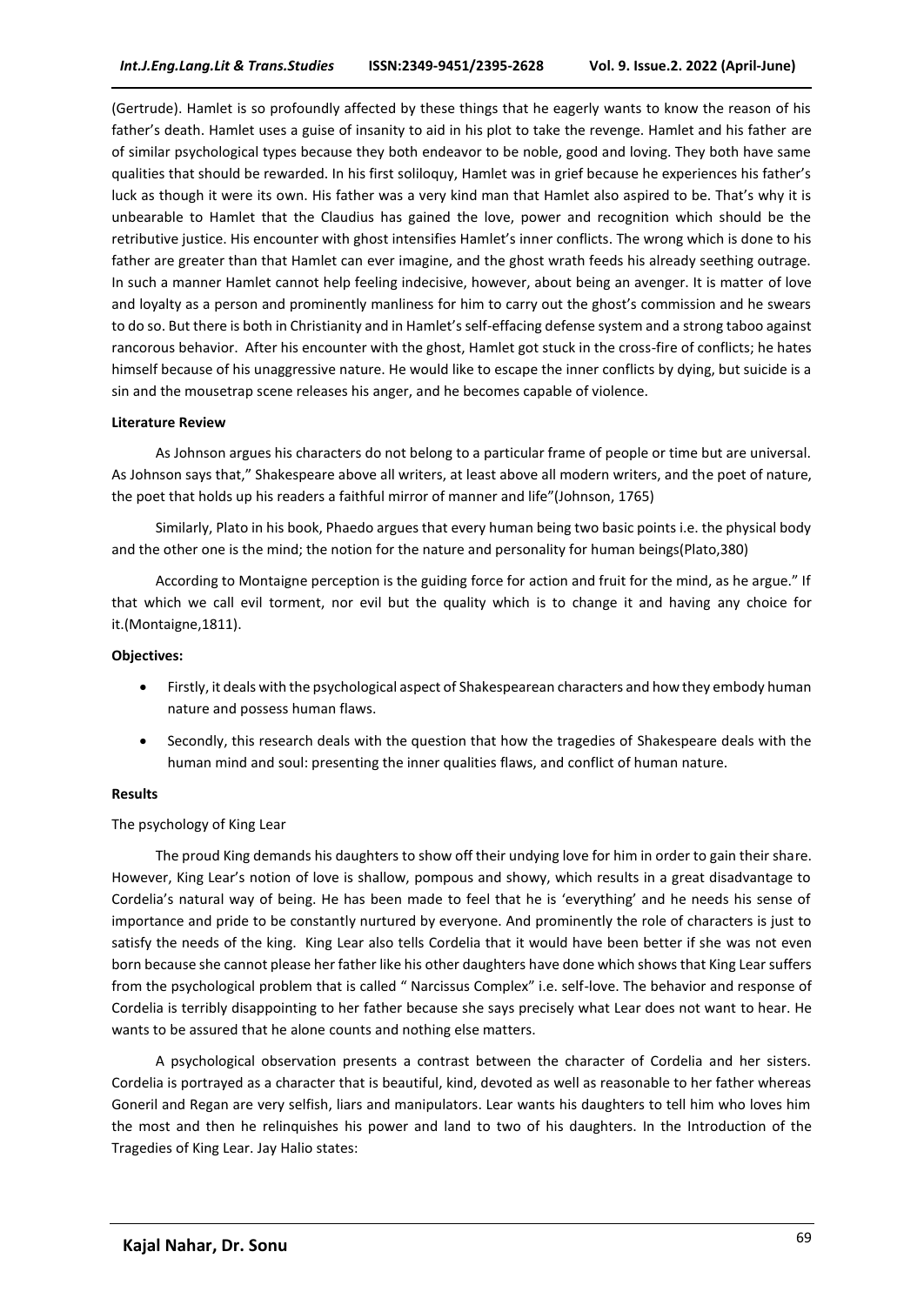Cordelia's refusal is thus a refusal to participate only in a show trial but in the unreasonable behaviour that Lear demands and insists upon, Although his daughter, attached to him filial devotion, she is no partner to his foolishness here or if she is, she knows it by also being insistent, demanding. Her logic nevertheless is irrefutable (Halio 32).

This refusal proves her independence of her thoughts and to make her own choices, no matter what the consequences. Cordelia, the personification of kindness and virtue, becomes a literal sacrifice to the heartlessness of an apparently unjust world. It is clear that to be truthful, is her one of the goals in life, or in any case more important to her own property or social status. So, it could be concluded that Shakespeare meant to say that no matter what methods are used, achieving goals as a woman is difficult despite their personality and despite the goal.

So far as Macbeth is concerned, G. Wilson Knight declares, "Macbeth is the most profound vision of evil, a statement of evil" (Knight 68). Kenneth Muir remarks, "It is the conflict between order and disorder that structures Macbeth" (Muir 36). The case of Macbeth is somewhat different from Lear and Hamlet. Macbeth is a type of purist person who has always endured by the values of his society. He has searched for prestige in honourable ways through faithful service to king and country. As the play opens, he is receiving all of the recognition which can be reasonably expect. Macbeth actually then contravene his own virtues by sacrificing the respect and golden opinions in order to satisfy his lust for absolute power. He actually caught in the cross fire of conflicting ideas. Lady Macbeth understands his psychology perfectly and provokes Macbeth to murder Duncan and move on the path of dream otherwise it was most unlikely that Macbeth is primarily arrogant person become like that without the nudging of his wife. After he commits the murder, Macbeth's aim is to make his new bargain work despite all its impossibilities. This is one reason why he become so merciless and parched. Having sacrificed his perpetual views, he feels that he has nothing more to lose and he is determined to ensure himself of the telluric fame for which he has paid such a terrible price. His murderous behavior is also aimed at giving him a feeling of safety because he lives in a persistent fear. He actually makes himself a hardened criminal in order to gain some peace of mind. The peace which he has achieved is, however the peace of despair as we observe him still longing for the respect, love and friendship which he once had but he knows that he can never have them again and in this psychological condition of mind towards the end of the play, he is ready for death. And after murdered King Duncan, Macbeth comes to the realization that he can no longer sleep. Also, it portrays Macbeth's true feelings, as opposed to his usual stoic nature. As a person travels down the path to revenge, emotions, flare and their minds begin to swim with feelings ranging from remorse to satisfaction. This terrible desire can cause serious issues all across the world, and will continue as long as there are people on Earth.

# **Conclusion**

It can be said that Shakespeare delved deep into the human psychology in his tragedies which is as convincing and persuasive today as it was many years ago. He is rightly called the myriad minded person having the meaning many things to many people. John Keats also rightly said about Shakespeare that he is an expert in negative capability. Because he diagnoses every personality type in such a way that his every character is differ from each other. Another great homage to Shakespeare from the Indian shore has been paid by the famous Urdu poet Sir Mohammed Iqbal, in his poem entitled Shakespeare written in 1908, Iqbal praises Shakespeare's enlightened genius and states that nature which is so possessive about her secrets, revealed all the secrets of the human heart to Shakespeare and endow anybody else with so much love and talent to speak of her secrets with such bliss and elegance.

#### **References**

- [1]. Halio, Jay, The Tragedy of King Lear, Oxford: University of Oxford Press, 1992. Print.
- [2]. UGC approved Journal no. 48520(Arts and Humanities) ENGLISH vol.3 issue 6
- [3]. Barnet, Slyvan, Morton Berman and William burto, 1989. An introduction literature: Fiction poetry, Drama,9thed Glenviw, IL; Scott, Foresman, and Company.